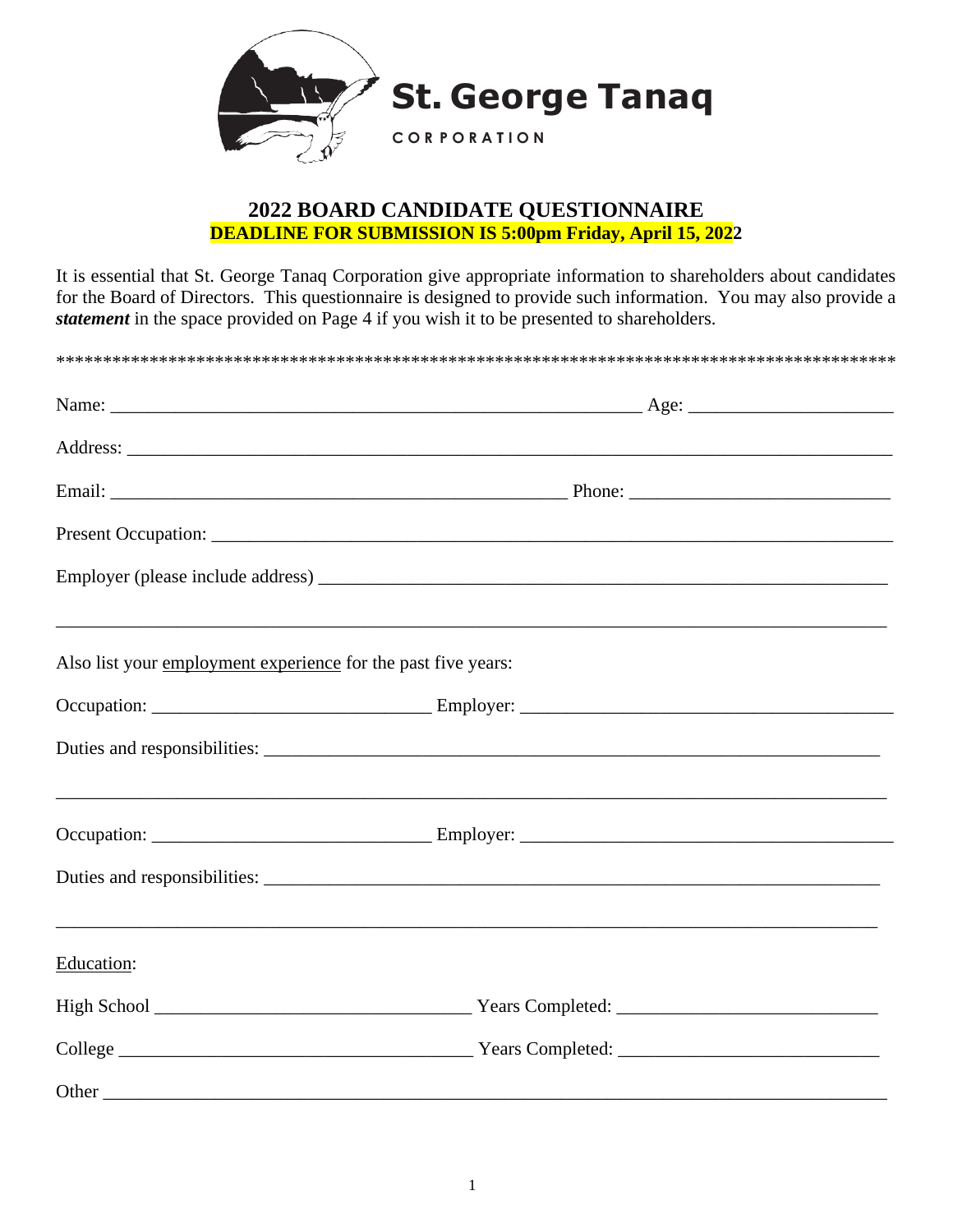List other business experience, affiliations, memberships to business or service organizations, and membership to profit or nonprofit organizations of the past five years:

| Organization: |  |  |  |
|---------------|--|--|--|
| Duties:       |  |  |  |
|               |  |  |  |
| Organization: |  |  |  |
| Duties:       |  |  |  |

Name positions and offices held during the past calendar year with St. George Tanaq Corporation:

Periods of service as a Director:

If you are presently a director, did you attend all schedule meetings, and if not, how many did you miss in the past calendar year?

\_\_\_\_\_\_\_\_\_\_\_\_\_\_\_\_\_\_\_\_\_\_\_\_\_\_\_\_\_\_\_\_\_\_\_\_\_\_\_\_\_\_\_\_\_\_\_\_\_\_\_\_\_\_\_\_\_\_\_\_\_\_\_\_\_\_\_\_\_\_\_\_\_\_\_\_\_\_\_\_\_\_\_\_\_\_\_\_

\_\_\_\_\_\_\_\_\_\_\_\_\_\_\_\_\_\_\_\_\_\_\_\_\_\_\_\_\_\_\_\_\_\_\_\_\_\_\_\_\_\_\_\_\_\_\_\_\_\_\_\_\_\_\_\_\_\_\_\_\_\_\_\_\_\_\_\_\_\_\_\_\_\_\_\_\_\_\_\_\_\_\_\_\_\_\_\_

List immediate relatives, such as parents, children, brothers, or sisters who are directors, officers, or nominees for the Board of Directors of St. George Tanaq Corporation, or subsidiaries:

\_\_\_\_\_\_\_\_\_\_\_\_\_\_\_\_\_\_\_\_\_\_\_\_\_\_\_\_\_\_\_\_\_\_\_\_\_\_\_\_\_\_\_\_\_\_\_\_\_\_\_\_\_\_\_\_\_\_\_\_\_\_\_\_\_\_\_\_\_\_\_\_\_\_\_\_\_\_\_\_\_\_\_\_\_\_\_\_\_\_

\_\_\_\_\_\_\_\_\_\_\_\_\_\_\_\_\_\_\_\_\_\_\_\_\_\_\_\_\_\_\_\_\_\_\_\_\_\_\_\_\_\_\_\_\_\_\_\_\_\_\_\_\_\_\_\_\_\_\_\_\_\_\_\_\_\_\_\_\_\_\_\_\_\_\_\_\_\_\_\_\_\_\_\_\_\_\_\_\_\_

\_\_\_\_\_\_\_\_\_\_\_\_\_\_\_\_\_\_\_\_\_\_\_\_\_\_\_\_\_\_\_\_\_\_\_\_\_\_\_\_\_\_\_\_\_\_\_\_\_\_\_\_\_\_\_\_\_\_\_\_\_\_\_\_\_\_\_\_\_\_\_\_\_\_\_\_\_\_\_\_\_\_\_\_\_\_\_\_\_

List criminal convictions or pleas of nolo contendere (meaning you did not contest, fight or maintained a defense) in a criminal proceeding during the past ten years (show date, charge, name and location of court). Need not list traffic violations or misdemeanors:

\_\_\_\_\_\_\_\_\_\_\_\_\_\_\_\_\_\_\_\_\_\_\_\_\_\_\_\_\_\_\_\_\_\_\_\_\_\_\_\_\_\_\_\_\_\_\_\_\_\_\_\_\_\_\_\_\_\_\_\_\_\_\_\_\_\_\_\_\_\_\_\_\_\_\_\_\_\_\_\_\_\_\_\_\_\_\_\_\_\_

If you have filed bankruptcy in the last seven years, give date and debtor(s):

If you have been found in violation of any state or federal securities law, give date, and the Court which issued the order:

\_\_\_\_\_\_\_\_\_\_\_\_\_\_\_\_\_\_\_\_\_\_\_\_\_\_\_\_\_\_\_\_\_\_\_\_\_\_\_\_\_\_\_\_\_\_\_\_\_\_\_\_\_\_\_\_\_\_\_\_\_\_\_\_\_\_\_\_\_\_\_\_\_\_\_\_\_\_\_\_\_\_\_\_\_\_\_\_\_\_

\_\_\_\_\_\_\_\_\_\_\_\_\_\_\_\_\_\_\_\_\_\_\_\_\_\_\_\_\_\_\_\_\_\_\_\_\_\_\_\_\_\_\_\_\_\_\_\_\_\_\_\_\_\_\_\_\_\_\_\_\_\_\_\_\_\_\_\_\_\_\_\_\_\_\_\_\_\_\_\_\_\_\_\_\_\_\_\_\_\_

Have you been involved with or owned any interest in any transaction or proposed transaction to which St. George Tanaq or its subsidiaries was or is a party in the last fiscal year, or received any loans from St. George Tanaq Corporation or its subsidiaries?

\_\_\_\_\_\_\_\_\_\_\_\_\_\_\_\_\_\_\_\_\_\_\_\_\_\_\_\_\_\_\_\_\_\_\_\_\_\_\_\_\_\_\_\_\_\_\_\_\_\_\_\_\_\_\_\_\_\_\_\_\_\_\_\_\_\_\_\_\_\_\_\_\_\_\_\_\_\_\_\_\_\_\_\_\_\_\_\_\_\_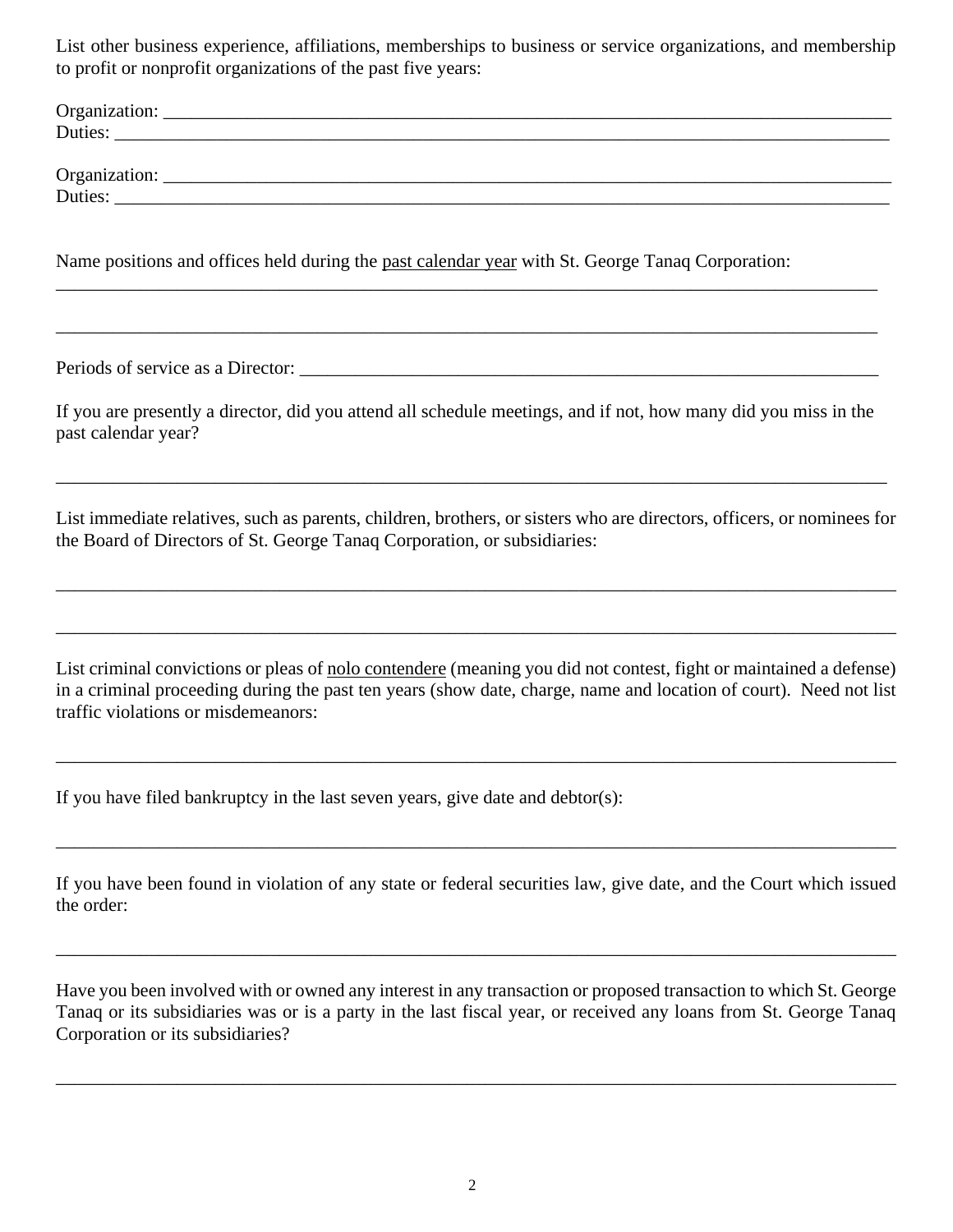^^^^^^^^^^^^^^^^^^^^^^^^^^^^^^^^^^^^^^^^^^^^^^^^^^^^^^^^^^^^^^^^^^^^^^^^^^^^^^^^^^^^^^^^^^

I, the undersigned nominee, certify that to the best of my knowledge, and belief, the information above, and the statement below, are true and correct.

Date:

Signature of Nominee

You may submit your Candidate Questionnaire via mail, email, fax, or drop off at our St. George or Anchorage office location.

Phone: (907) 272-9886 Fax: (907) 272-9855 Fax: (907) 859-2230

Anchorage, AK 99503 St. George, AK 99591 www.tanaq.com<br>
Phone: (907) 272-9886 Phone: (907) 859-2255

Anchorage Office St. George Office Toll Free in Alaska (888) 811-9886 3201 C St., Suite 602 PO Box 939 email: admin@tanaq.com